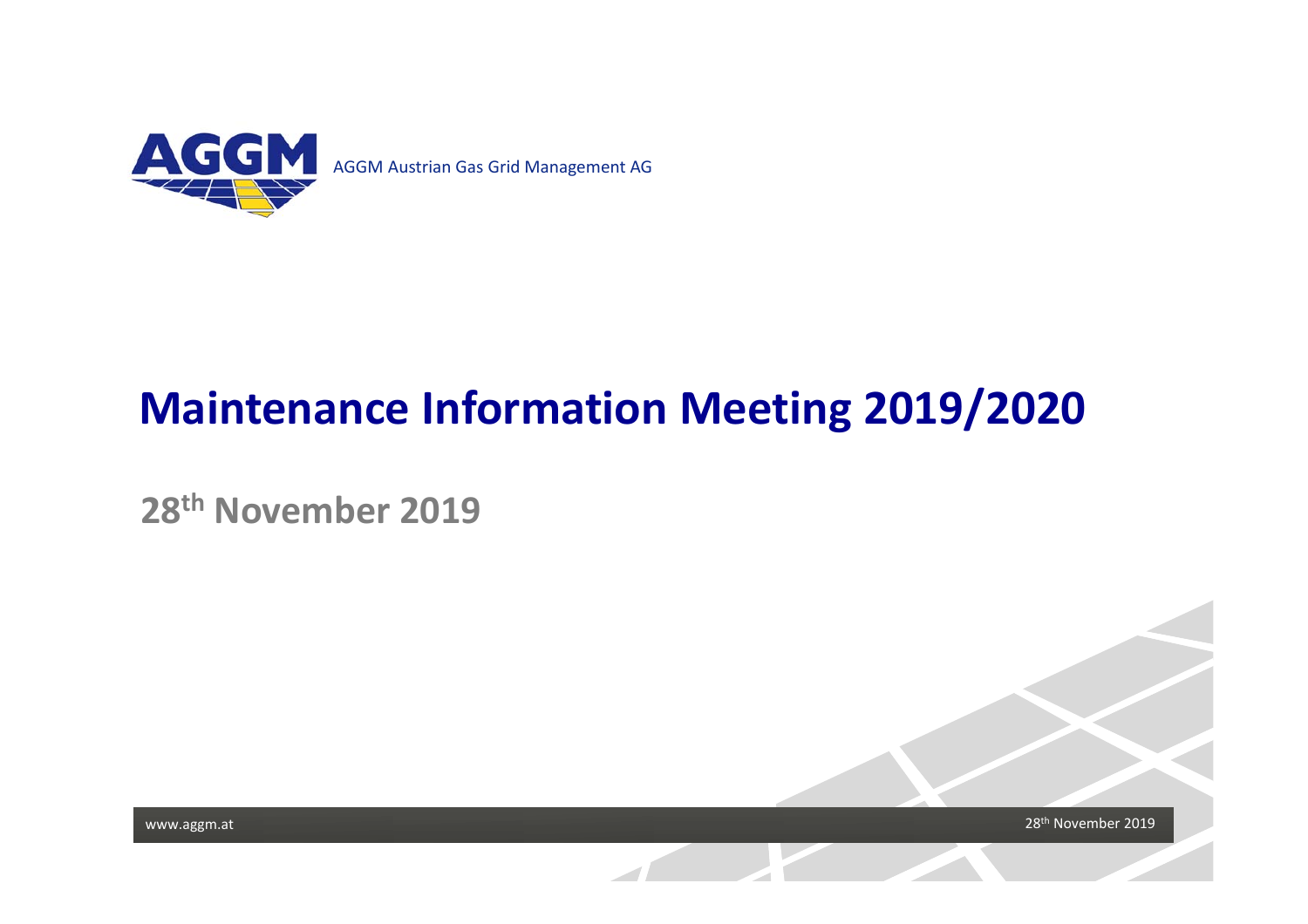#### **Principles of Maintenance Coordination**

**Review Maintenance Coordination 2019** 

Current Status Maintenance Coordination 2020

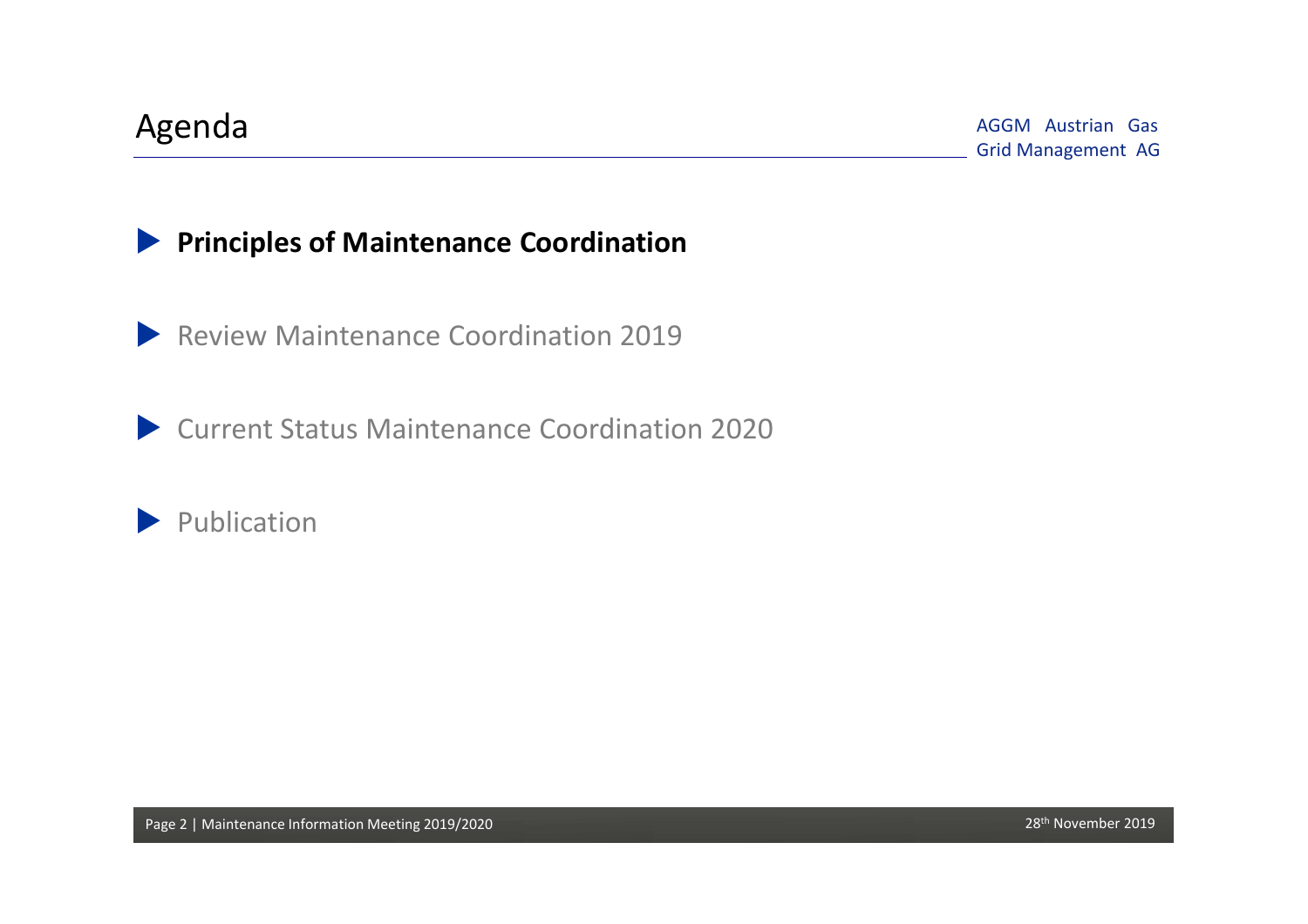- *[MAM]* coordinate*[s]* maintenance of the transmission and distribution network *[…]* such that the impact on system users is kept as small as possible *Sec. 14. (1) 11. Natural Gas Act*
- *[DAM]* coordinate*[s]* maintenance of the distribution pipeline systems listed in Annex 1 such that the impact on network users is kept as small as possible *Sec. 18. (1) 28. Natural Gas Act*
	- Regulation (EU) No. 1227/2011 (REMIT)
	- ACER Manual of Procedures on *[…]* and inside information reporting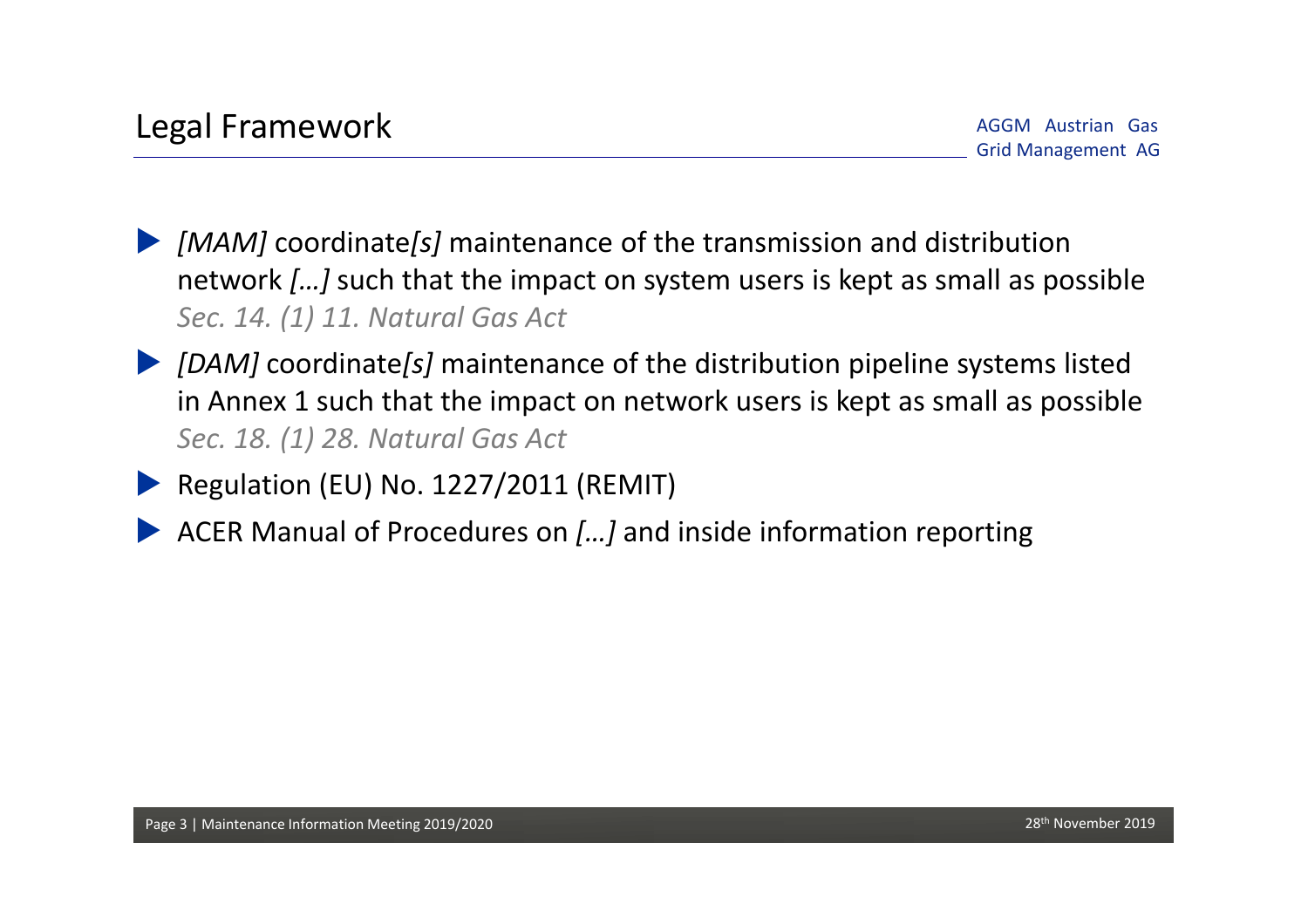- Securing end consumer demand
- No unplanned restrictions of operation due to maintenance measures
- Prevention and/or minimization of capacity restrictions for balance groups
- Optimizing necessary operative restrictions
	- Simultaneous execution of maintenance activities, which do not add up operative implications
	- Dissolving maintenance activities, which otherwise would add up their operative implications
- Transparent publication and information of the market participants pursuant to the REMIT provisions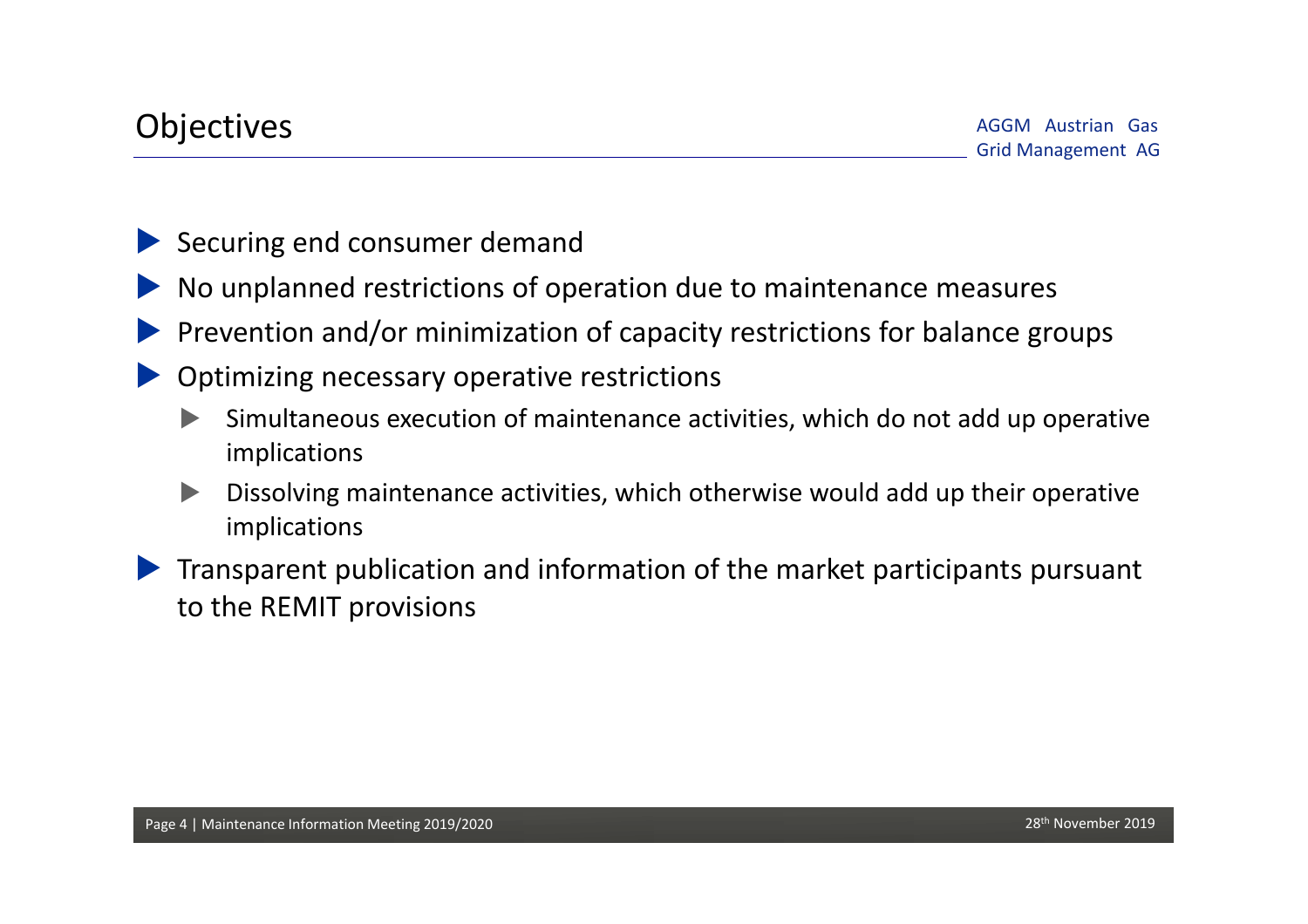## Relationship and procedure<br>
Grid Management AG Grid Management AG

AGGM Austrian Gas



Annual planning for following year by November - Publication of "Integrated Annual Maintenance Plan" (IAMP) by AGGM

#### Planning/updates during the year:

- $\blacktriangleright$ Including new/updated projects and measures – Update of IAMP
- $\blacktriangleright$ Ongoing tracking of execution and completion of the maintenance activities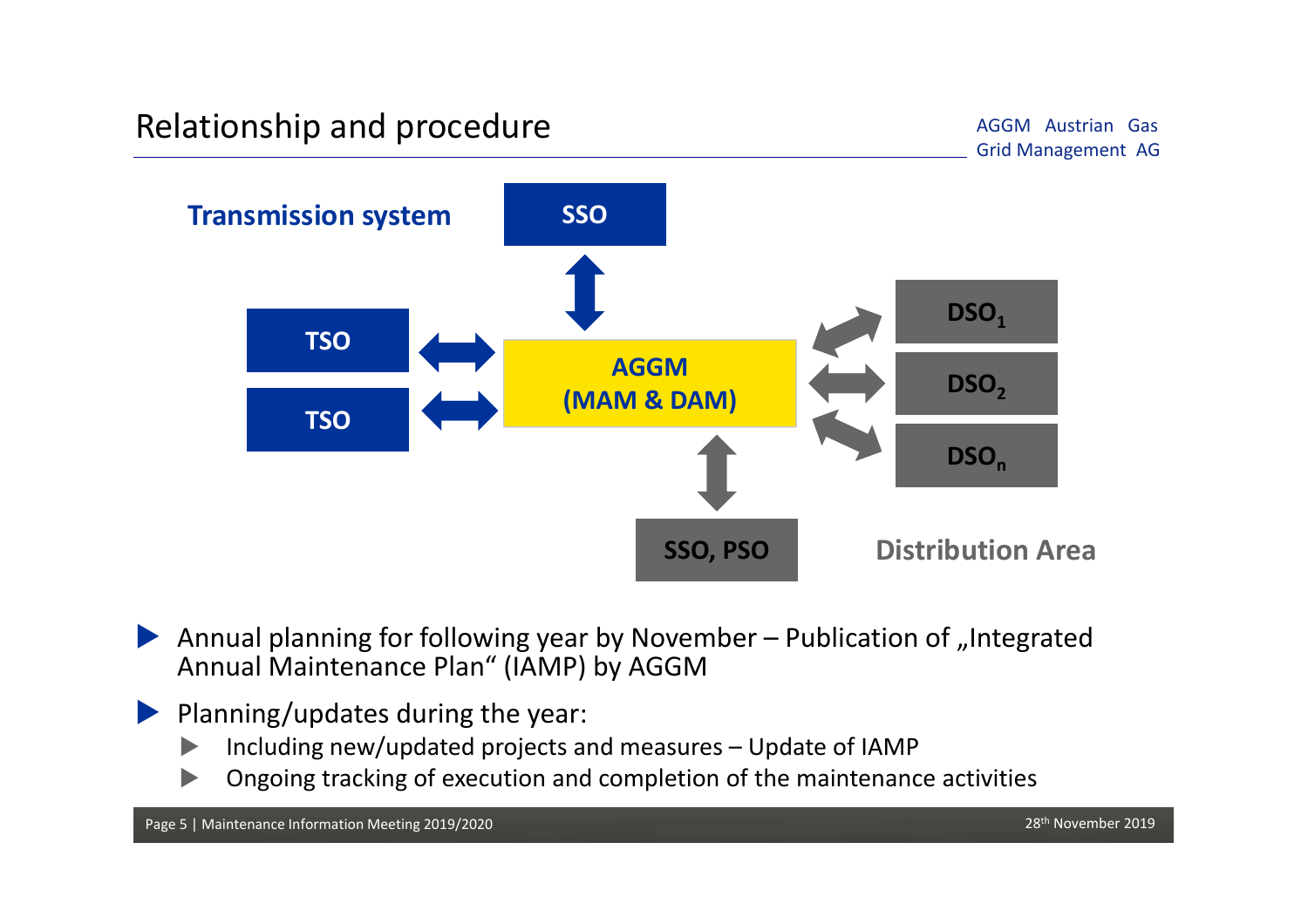## Time Schedule

#### **Transmission System**

|                       | $\blacktriangleright$          | $1st$ August                    | AGGM sends questionnaires to TSOs & SSOs                                                      |
|-----------------------|--------------------------------|---------------------------------|-----------------------------------------------------------------------------------------------|
|                       |                                | 5 <sup>th</sup> September       | Questionnaires return to AGGM                                                                 |
|                       |                                | 20 <sup>th</sup> September      | 1 <sup>st</sup> Integrated Annual Maintenance Plan (IAMP) draft to TSOs & SSOs                |
|                       |                                | 1 <sup>st</sup> week in October | Coordination meeting with TSOs & SSOs                                                         |
|                       | $\blacktriangleright$          | 15 <sup>th</sup> October        | 2 <sup>nd</sup> IAMP draft to TSOs & SSOs                                                     |
|                       |                                | 15 <sup>th</sup> November       | Publication of maintenance activities of the following year by TSOs                           |
| $\blacktriangleright$ |                                | <b>Distribution System</b>      |                                                                                               |
|                       | $\blacktriangleright$          | 1 <sup>st</sup> September       | AGGM sends questionnaires to DSOs & SSOs                                                      |
|                       | $\blacktriangleright$          | 30 <sup>th</sup> September      | Questionnaires return to AGGM                                                                 |
|                       | $\blacktriangleright$          | October:                        | (bilateral) coordination meetings with DSOs & SSOs (if necessary)                             |
| $\blacktriangleright$ | November                       |                                 | AGGM Publication of one single IAMP                                                           |
| $\blacktriangleright$ | 28 <sup>th</sup> November 2019 |                                 | <b>Maintenance Information Meeting</b>                                                        |
| $\blacktriangleright$ | During calendar year           |                                 | Regular IAMP adaptions minimum 4 weeks (distribution) or<br>42 days (transmission) in advance |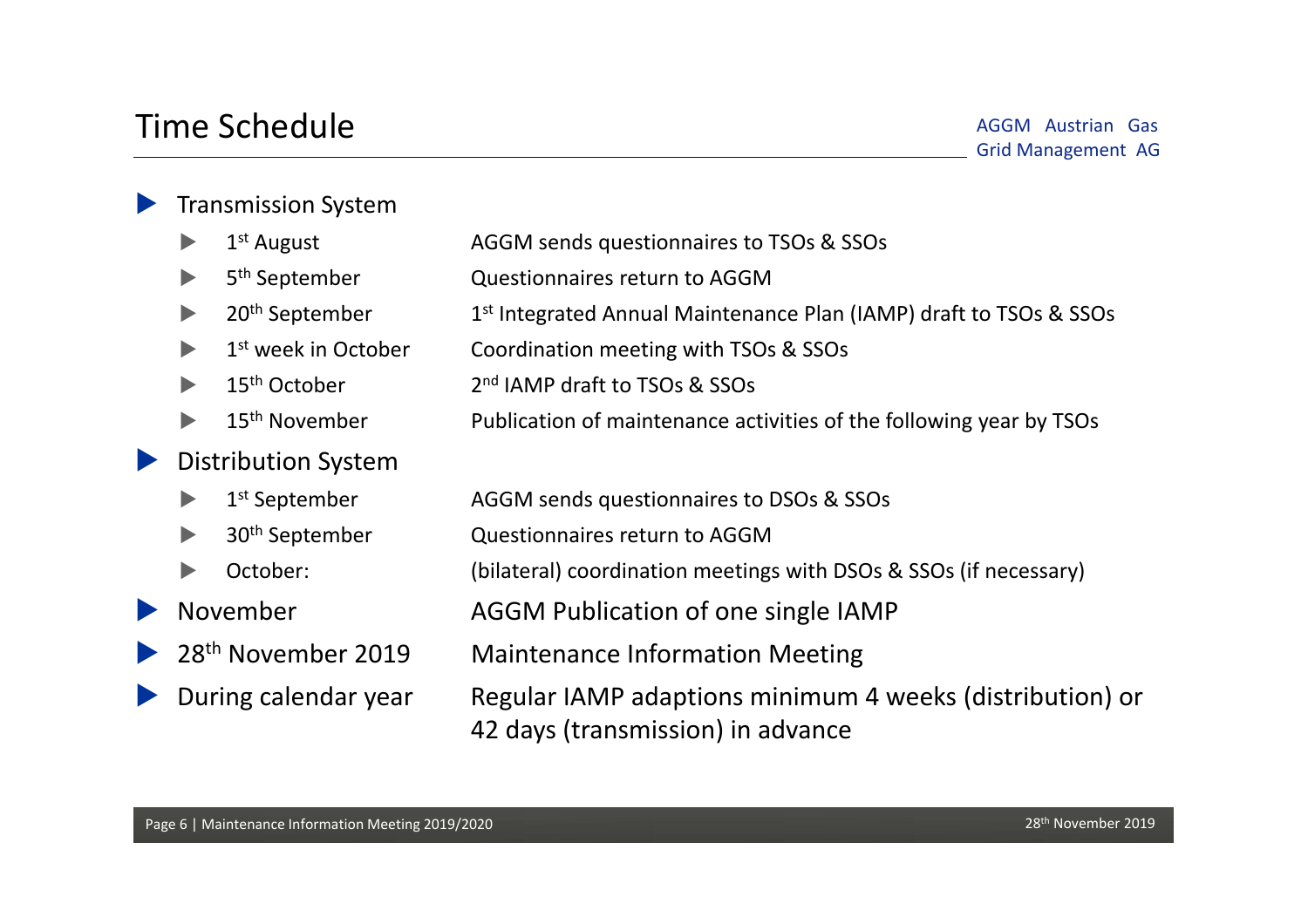Asset owners are obliged to publish insider information concerning planned maintenance activities via REMIT and ACER compliant publications

- TSOs in Austria publish planned capacity reductions via ENTSOG Transparency Platform and on their website
- SSOs and PSOs in Austria publish planned capacity reductions via individual platforms an on their website
- TSOs, SSOs and PSOs in Austria publish UMMs via individual platforms within OMV convergence on CEGH REMIT platform

AGGM publishes

- the IAMP on its website\*
- UMMs via the CEGH REMIT platform\*\*
- \*https://www.aggm.at/en/network‐information/maintenance‐coordination
- \*\* https://www.gashub.at/remit

Page 7 | Maintenance Information Meeting 2019/2020 28th November 2019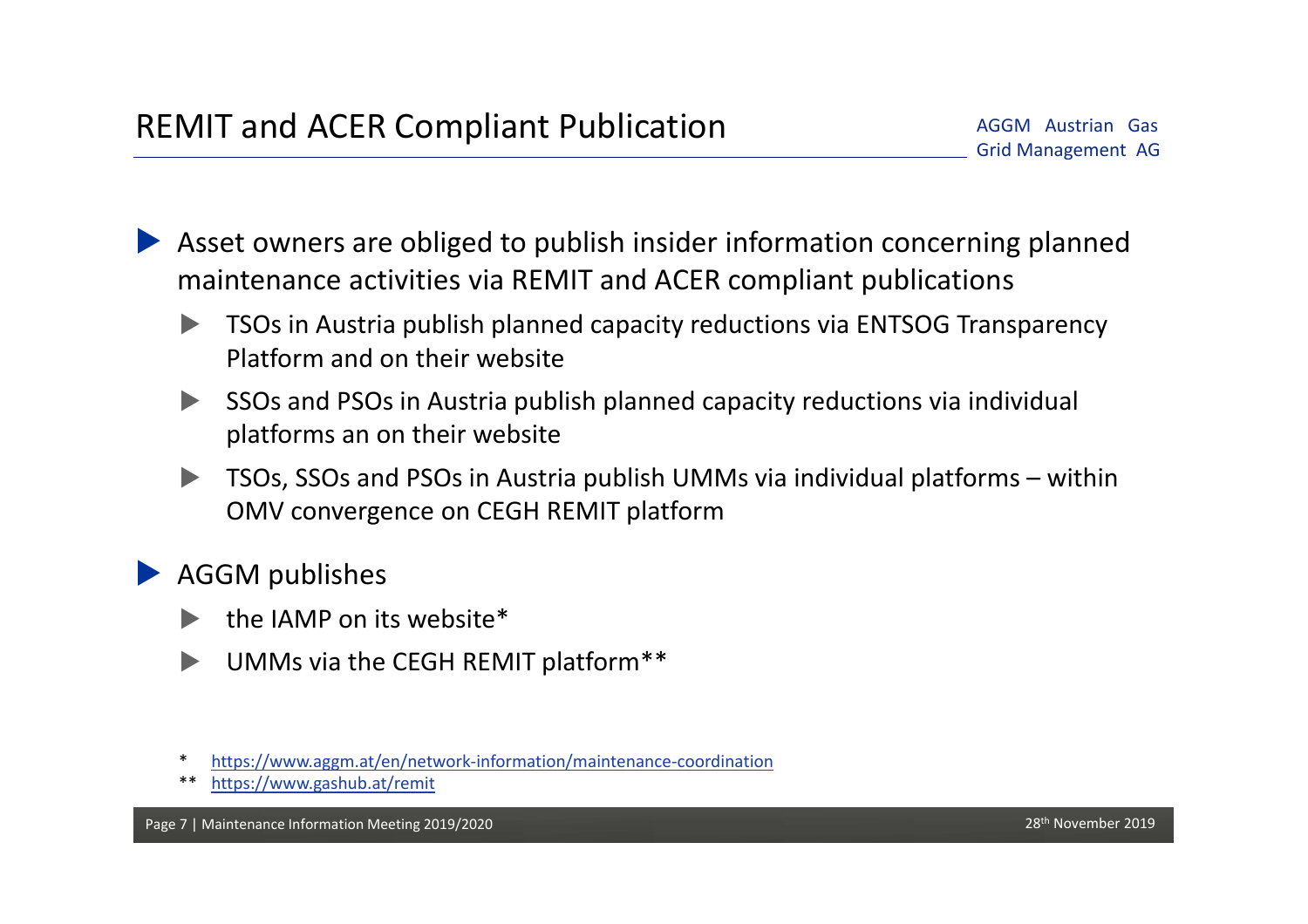AGGM Austrian Gas Grid Management AG Agenda

**Principles of Maintenance Coordination** 

#### **Review Maintenance Coordination 2019**

Current Status Maintenance Coordination 2020

Publication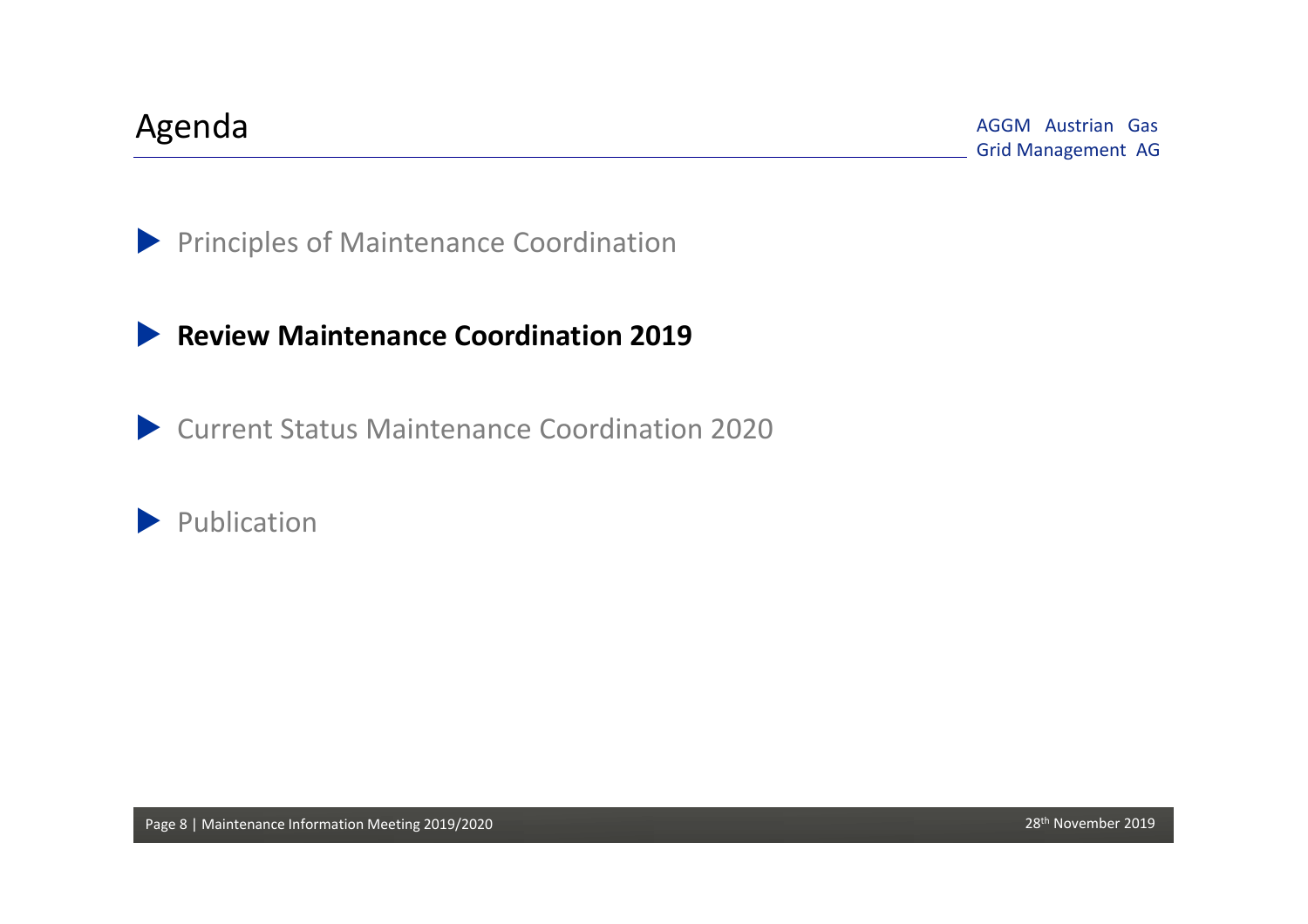- In 2019 up to now 37 maintenance activities of TSOs leading to capacity restrictions at relevant entry/exit points (publication by TSOs and in IAMP of AGGM)
- Trans Austria Gasleitung (TAG) 23 activities
	- execution according to annual planning for 2019
	- some changes and new measures during the year
- Gas Connect Austria (GCA) 14 activities
	- execution according to annual planning for 2019
	- additional changes and new measures during the year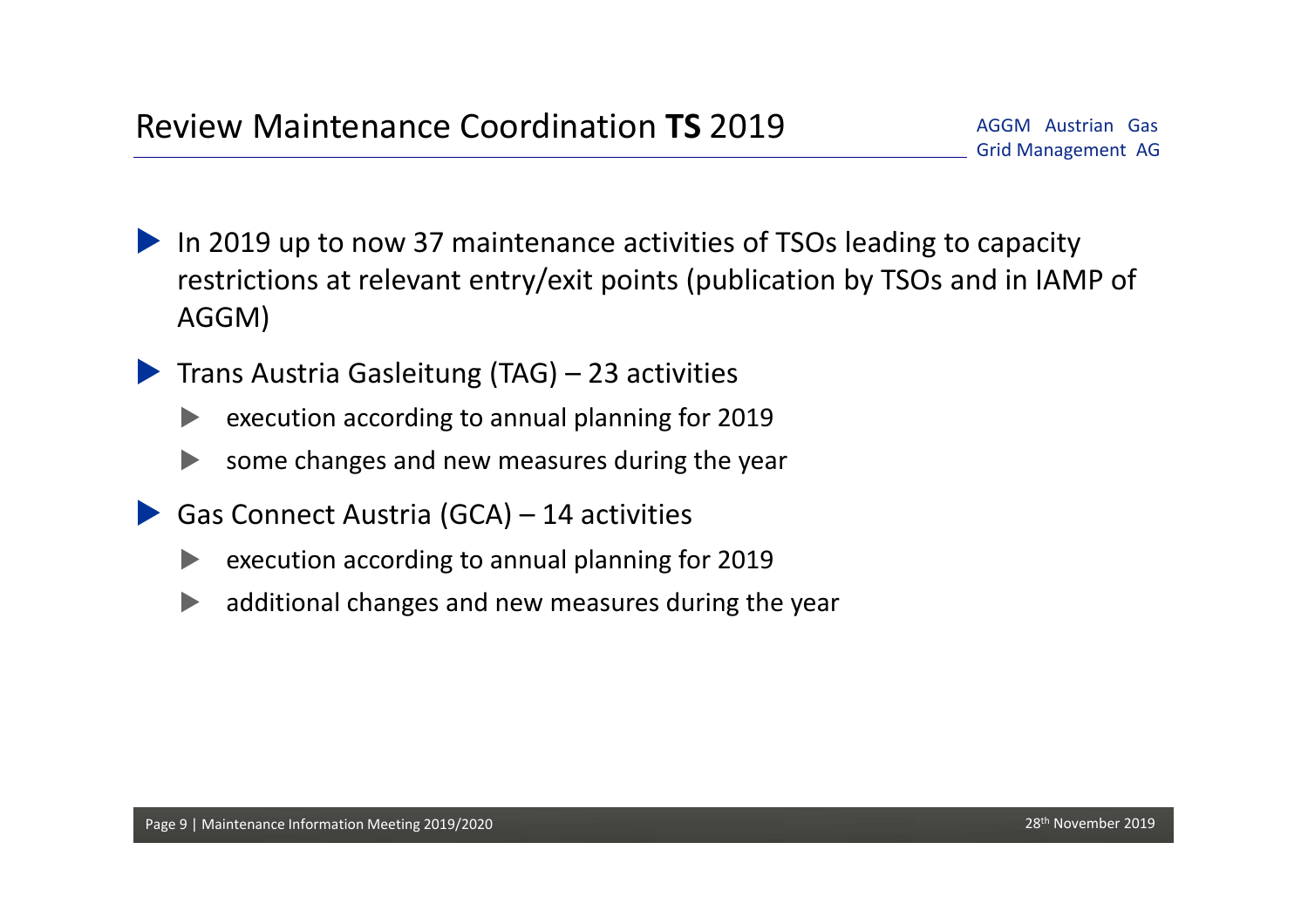- ▶ Up to now about 250 maintenance activities registered in 2019 affecting the distribution area – activities in all distribution systems!
- Several challenging maintenance projects 2019, but effective implications on market participants in practice could be kept low:
	- only 2 capacity restrictions at Entry/Exit Points of DA to be published by AGGM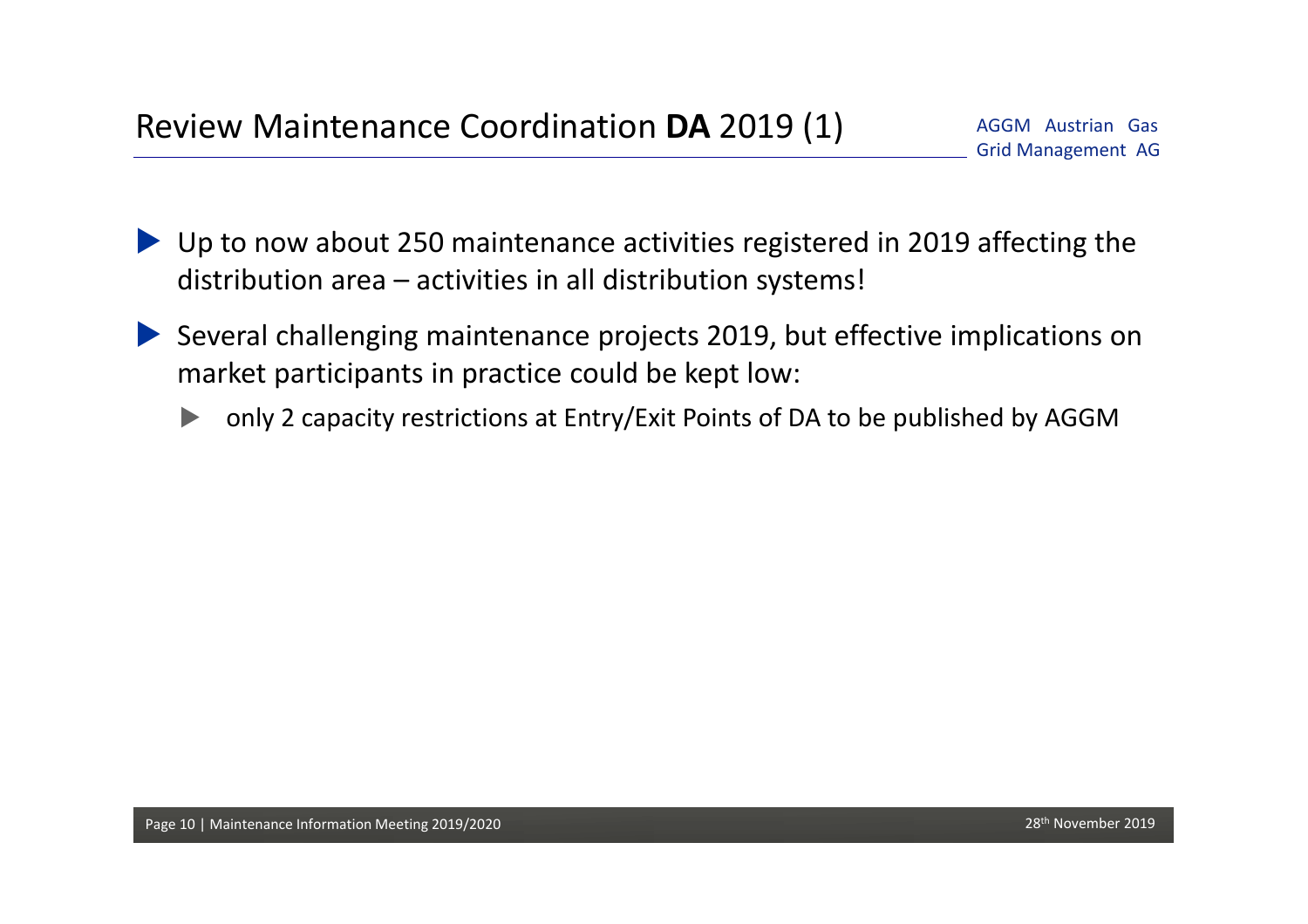Highlights maintenance DA 2019 (excerpts):

- Reconstruction pipeline Auersthal Laa (subproject 3 of 3)  $\rightarrow$  auxiliary transport via Laa to be organized
- Several pipeline inspections / pig‐runs demanding special operation modes and gas flow conditions in network level 1
- Several ESD Tests and station works in transmission system implicating the DA
- Exchange of valves, controllers and insulation spacers  $\rightarrow$  pipeline interruptions and special operation modes in network level 1
- **Pipeline reallocation Vorarlberg**  $\rightarrow$  **pipeline interruption for interconnection works**  $\rightarrow$  supply of downstream systems to be ensured and auxiliary transport from Switzerland
- Auxiliary transport from Vorarlberg to Germany caused by a grid damage in the German gas grid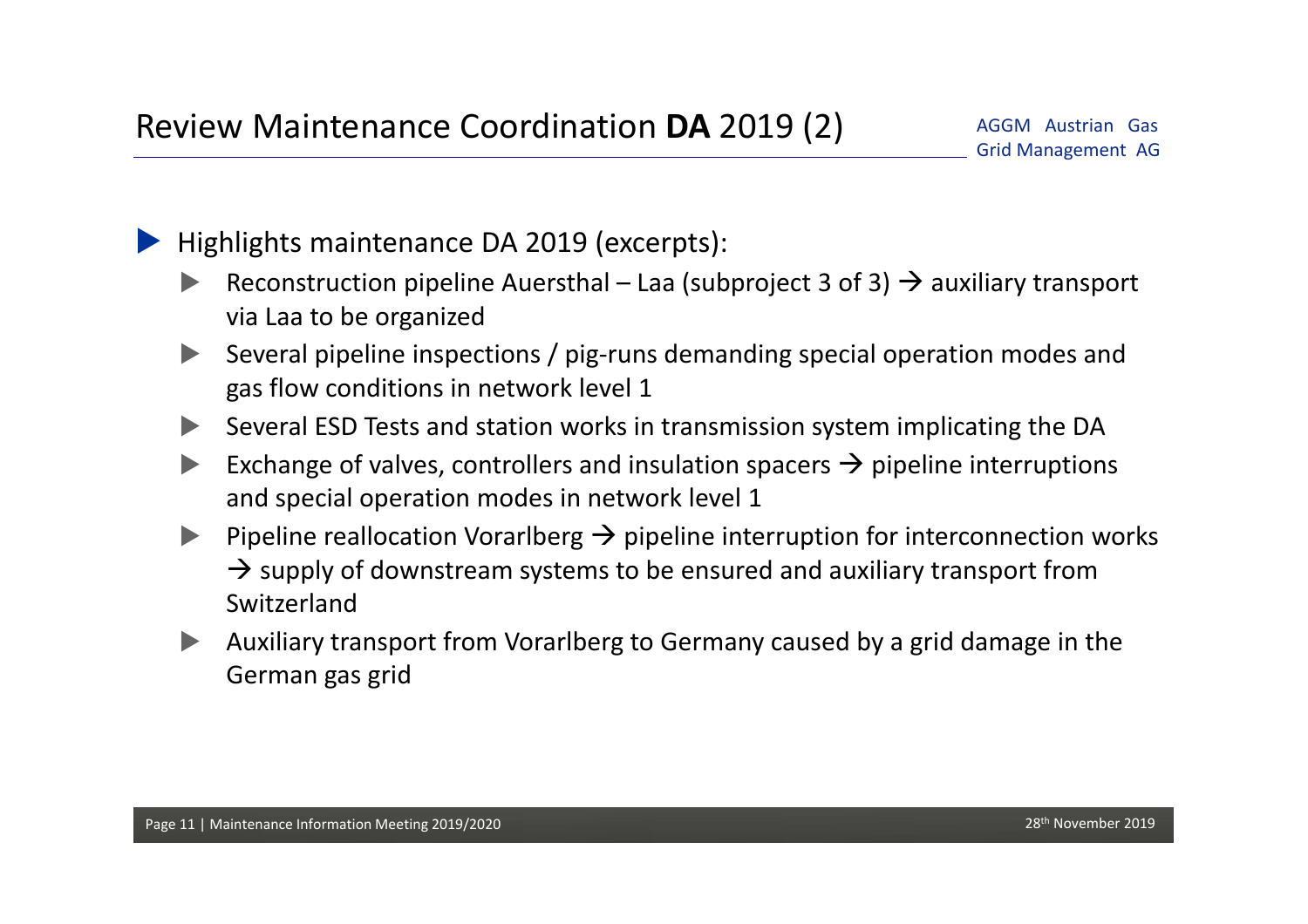AGGM Austrian Gas Grid Management AG Agenda

**Principles of Maintenance Coordination** 

**Review Maintenance Coordination 2019** 

**Current Status Maintenance Coordination 2020**

Publication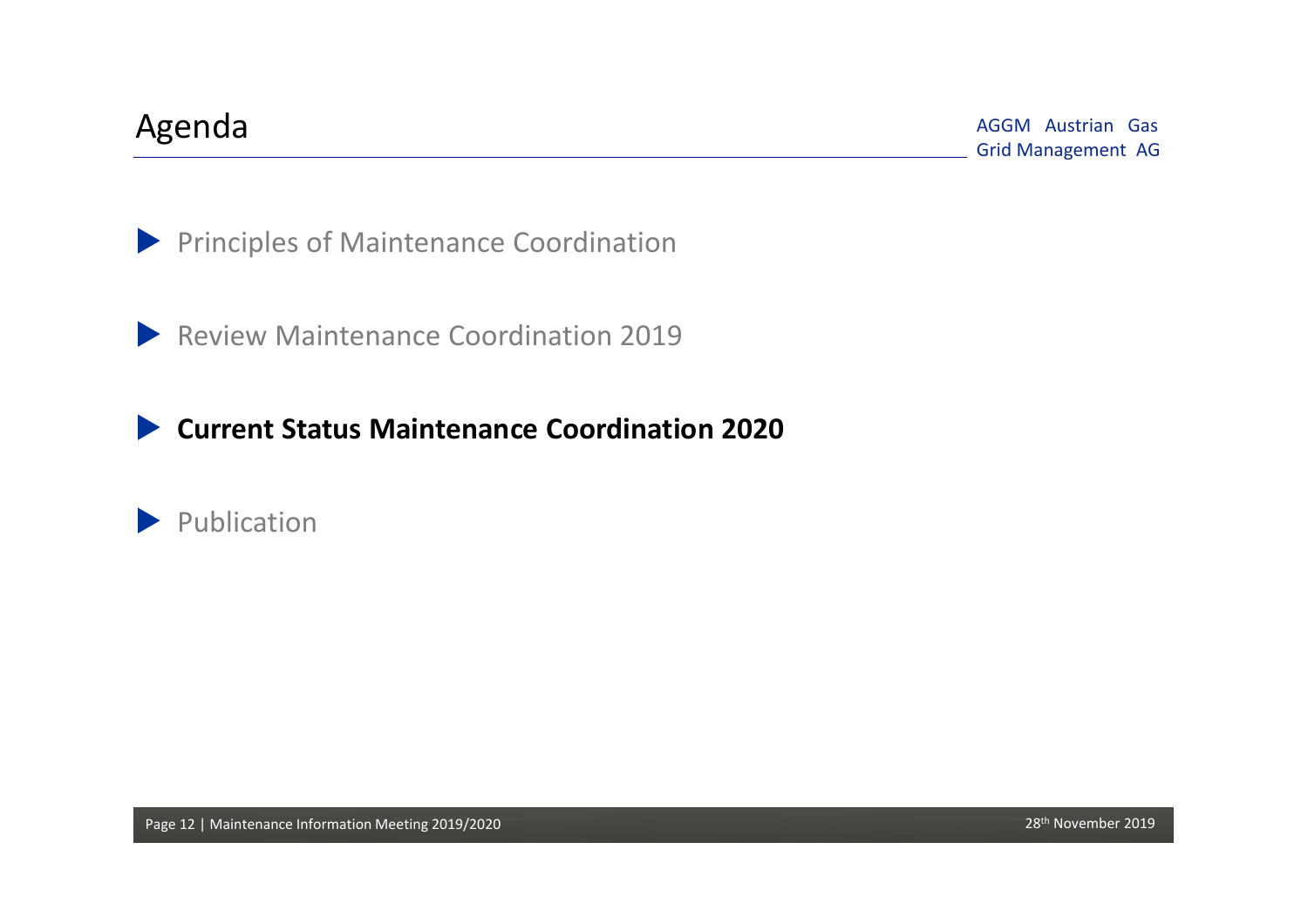- Publication of maintenance activities by TSOs and of IAMP 2020, version 1 by AGGM on 15th November 2019
- **Trans Austria Gasleitung (TAG)** 
	- Several System Tests (few hours)
	- Station works in Eggendorf, Grafendorf and Weitendorf causing capacity restrictions of several days in June and July
	- Gas Connect Austria (GCA)
		- Several System Tests (few hours)
		- Station Works in Baumgarten and Oberkappel causing capacity restrictions of several days in April, July and October.
		- Station Works in Rainbach (GCA.08) causing longer capacity restrictions of 25 days in July. This maintenance activity has an impact on the DA (next slide)
		- Consequences from TAG maintenance activities on the SOL pipeline (Murfeld)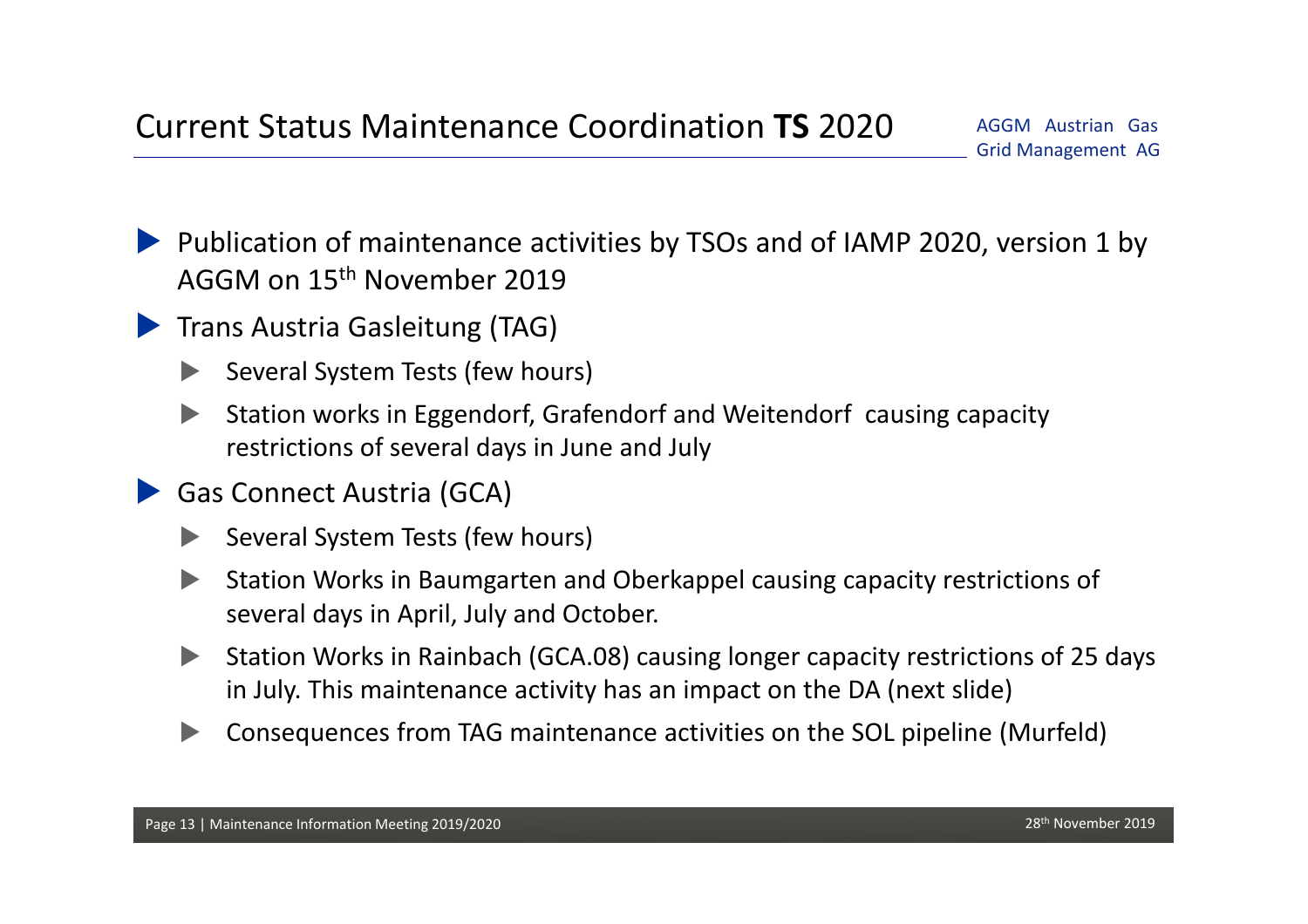- During annual planning 2020 more than 70 activities registered, but currently only three affecting capacities of storage interconnection in DA
	- 1. Station Maintenance in Kronstorf (23.‐25.03.2020, 3 days) – interruption of interconnection between Lower and Upper Austria
	- 2. GCA.08: WAG compressor station Rainbach (6.‐31.07.2020, 25 days) – potential impact on interruptible injection capacities of storage facilities in Upper Austria
	- 3.ESD Tests Baumgarten (08.09.2020, 8 hours)
- AGGM Evaluation of the consequences of maintenance activities 2020
	- $\blacktriangleright$ Annual capacity booking of storage and production facilities not yet finished
	- $\blacktriangleright$ Parameters of the standard capacities 2020 to be derived by AGGM
	- $\blacktriangleright$  Current publication of IAMP for DA contains draft evaluation based on capacity data 2019
- Capacity relevant maintenance activities 2020 of the SSOs and PSOs in DA
	- $\blacktriangleright$  Maintenance weeks of the RAG storage facilities in April and October 2020 (each about 1 week)
	- $\blacktriangleright$ Maintenance of the OMV storage facilities in August 2020 (about 2 weeks)
	- $\blacktriangleright$ Annual maintenance OMV Production Aderklaa (about 4 weeks in autumn 2020)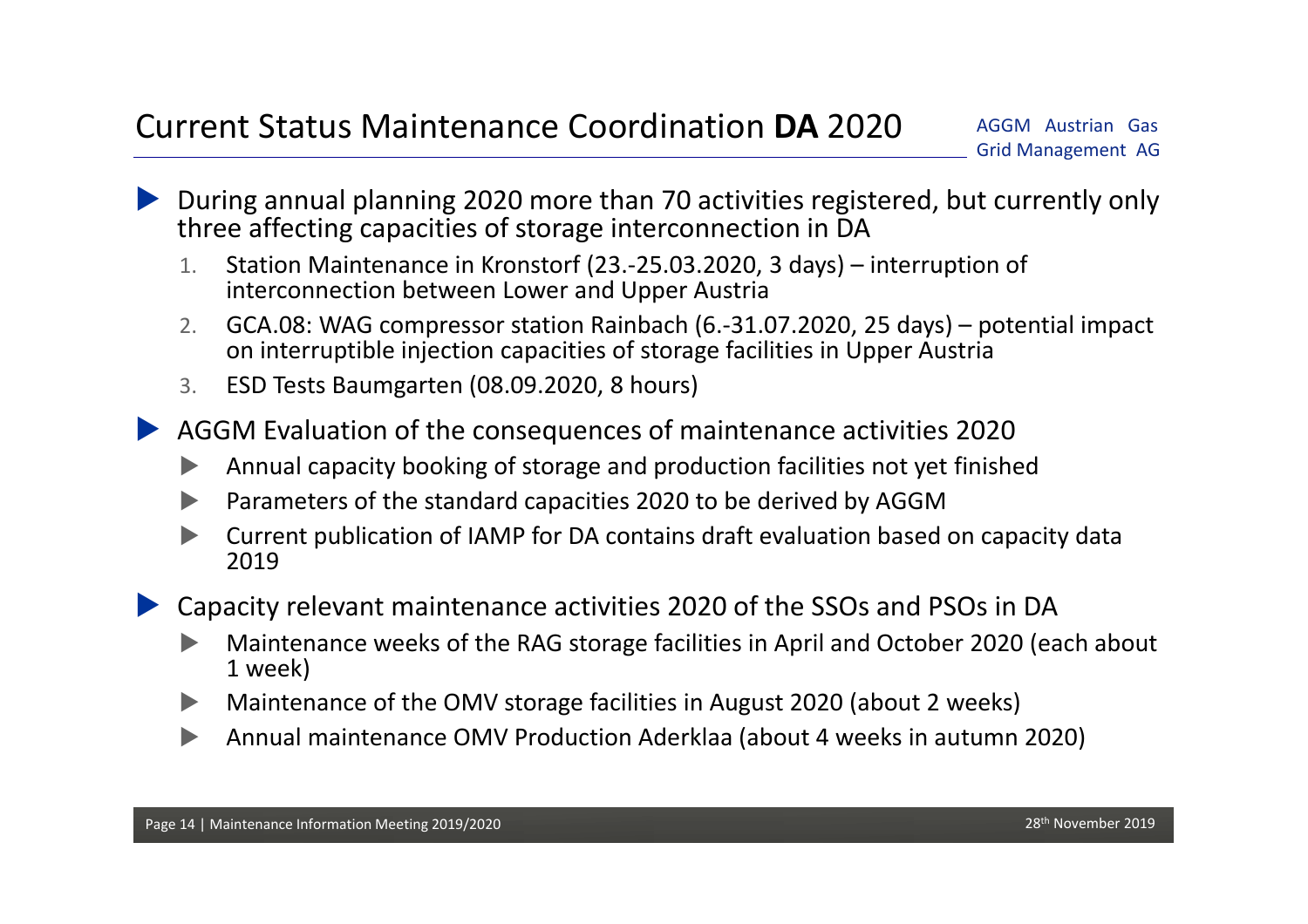### Annual maintenance Kronstorf

AGGM Austrian Gas Grid Management AG

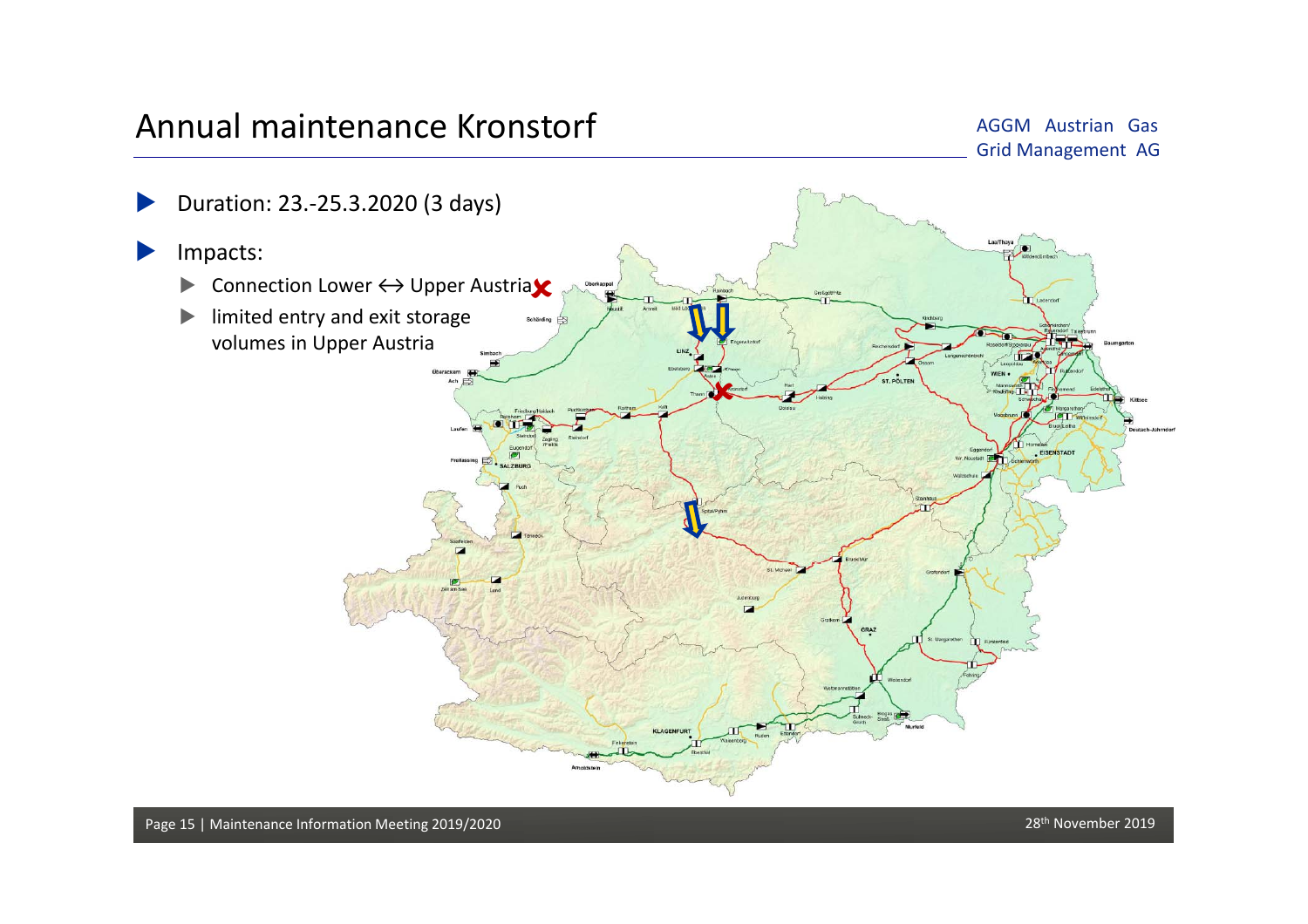## GCA.08: Compressor station Rainbach<br>
Grid Management AG

## AGGM Austrian Gas

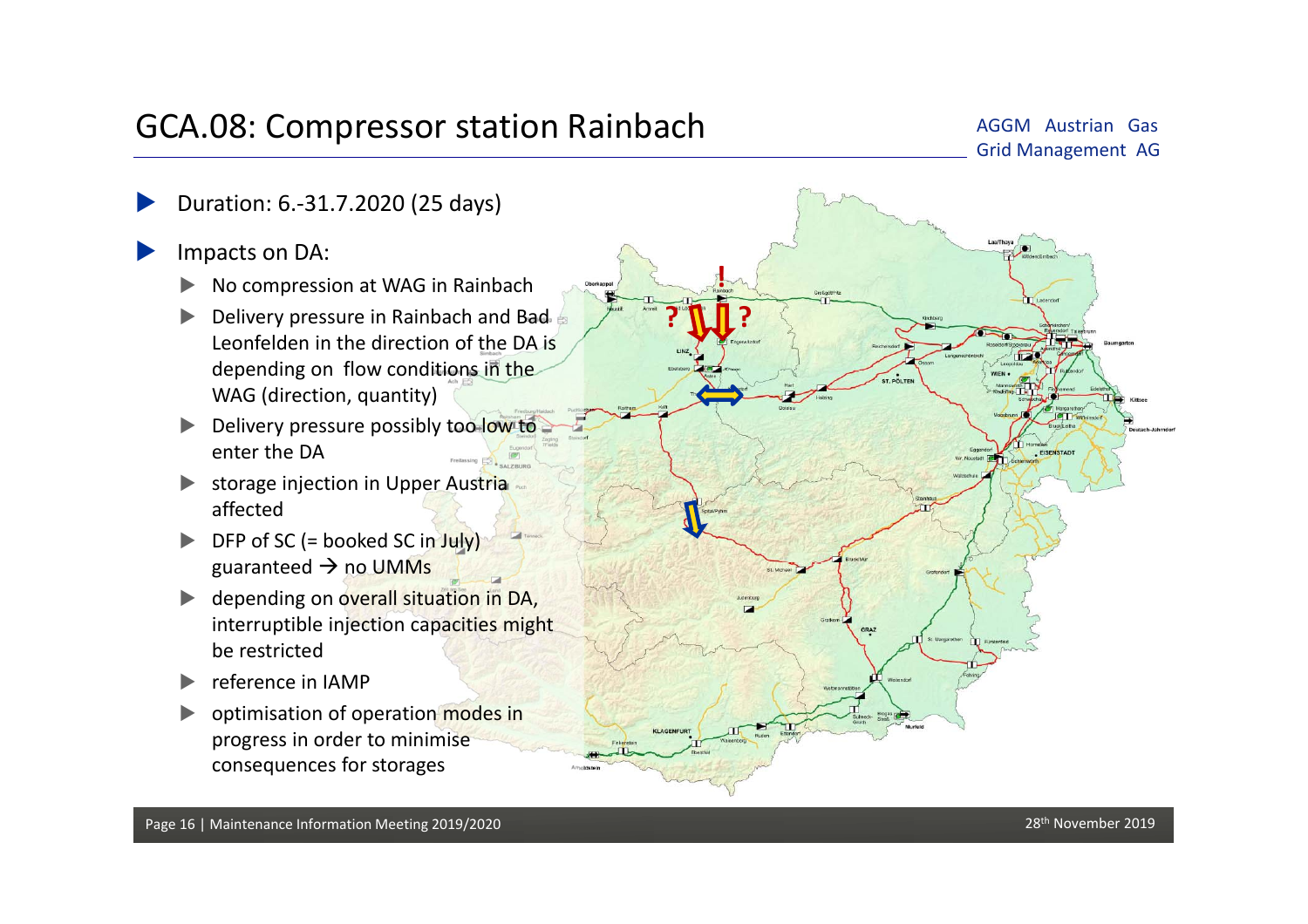AGGM Austrian Gas Grid Management AG Agenda

**Principles of Maintenance Coordination** 

**Review Maintenance Coordination 2018** 

Current Status Maintenance Coordination 2019

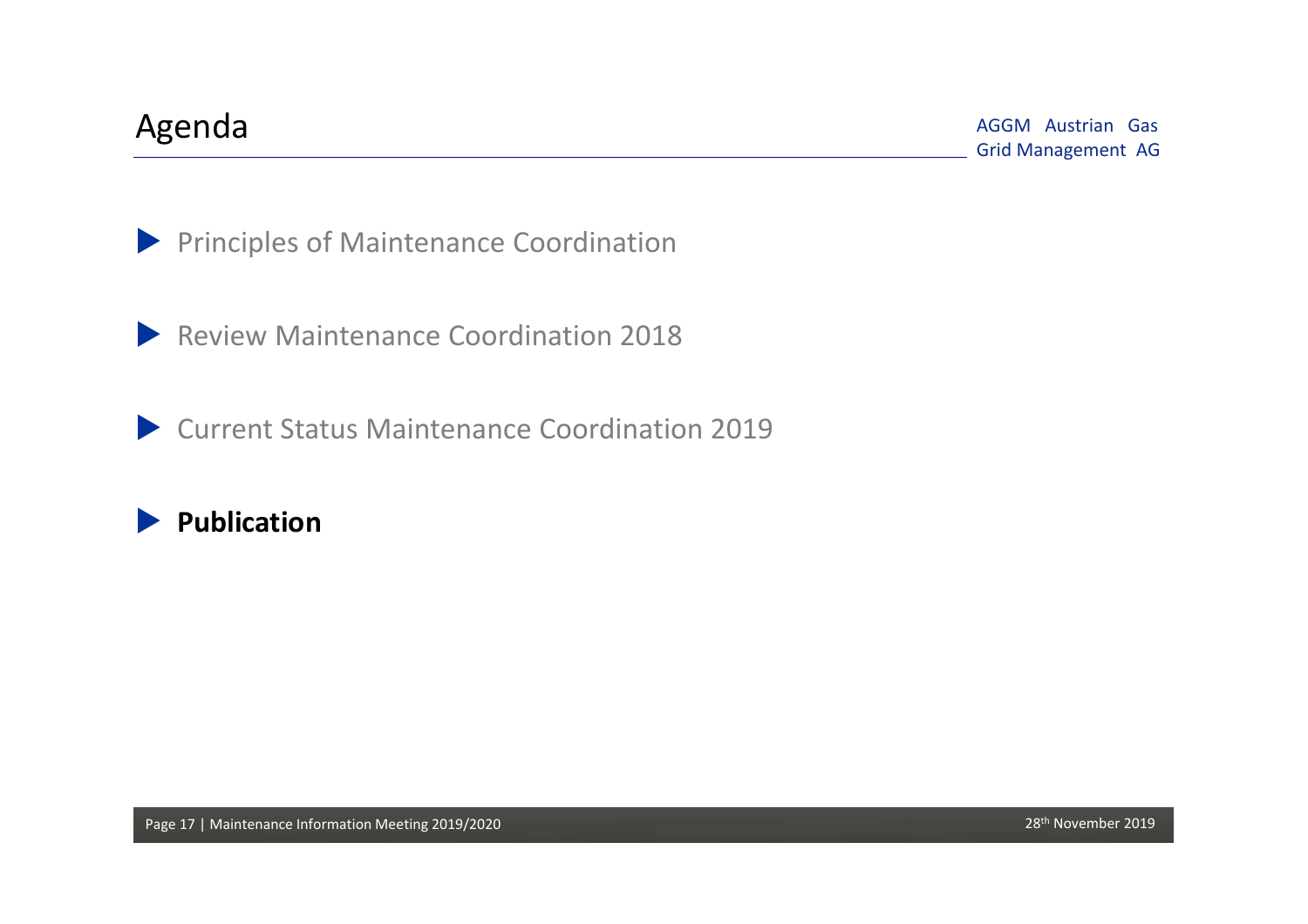Integrated Annual Maintenance Plan (IAMP) on AGGM website: https://www.aggm.at/en/network‐information/maintenance‐coordination

- $\blacktriangleright$  Page 1: Synopsis of capacity relevant maintenance activities of Austrian TSOs at relevant points
- $\blacktriangleright$  Page 2: Synopsis of capacity relevant maintenance activities of Austrian TSOs at non relevant points
- $\blacktriangleright$  Page 3: capacity restrictions at entry/exit points in DA caused by maintenance work as well as synopsis of capacity relevant maintenance activities of Austrian SSOs/PSOs
- Capacity restrictions at entry/exit points in DA caused by maintenance work are additionally published by means of versioned UMMs per entry/exit point on the CEGH REMIT platform

https://www.gashub.at/remit

- AGGM provides on its website links to maintenance publications of the relevant system operators in Austria and of the TSOs in neighbouring countries https://www.aggm.at/en/network‐information/maintenance‐coordination
- E-mail address instandhaltung@aggm.at for maintenance communication with AGGM in operation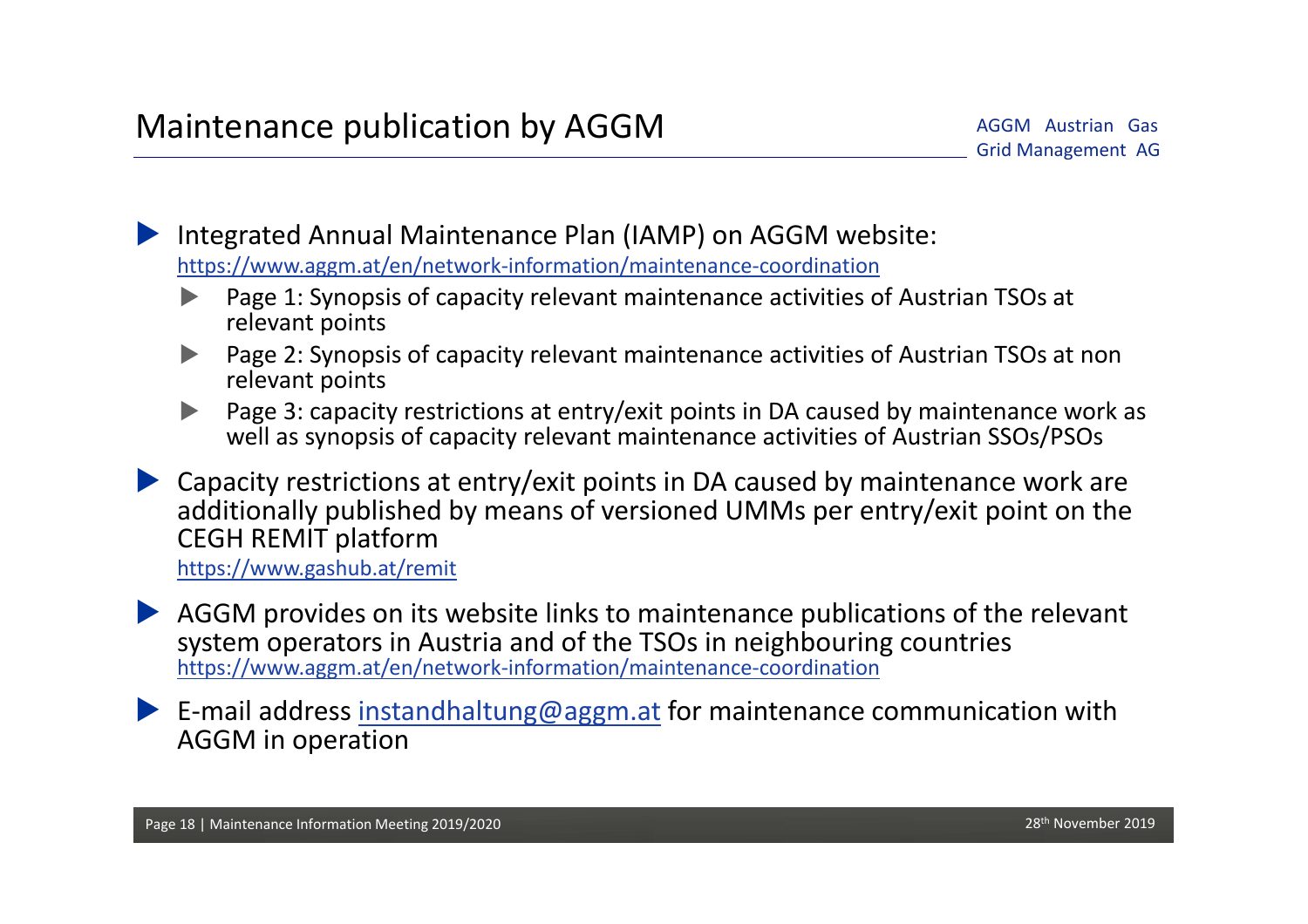CEGH REMIT platform (https://www.gashub.at/remit)

- isted by ACER as "Inside Information Platform"  $\rightarrow$  standards observed
- Relaunch of platform accomplished  $\rightarrow$  option to create templates and use wildcards in postings
- Publication freely available (RSS feed and e‐mail notifications)
- Free registration service for individual inside information publications
- UMMs of AGGM via CEGH REMIT platform only
- AGGM Newsletter and AGGM Info will continue to be available on the AGGM Platform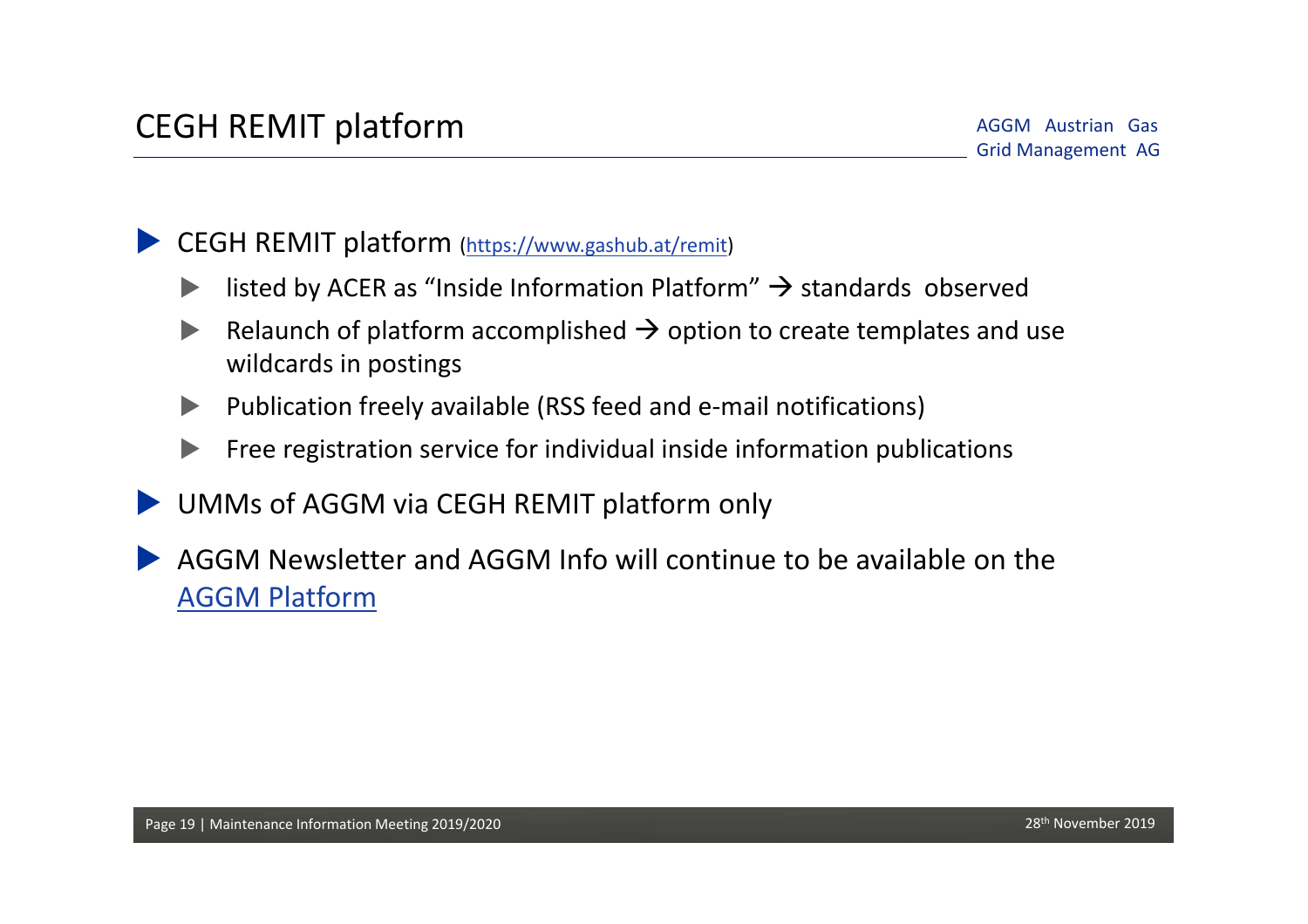- Publication of the amended IAMP including DA (based on draft evaluation of the capacity restrictions) on the AGGM website (28<sup>th</sup> November 2019)
- Confirmation of the announced maintenance activities in DA for 2020, including AGGM‐ID, to the respective system operator by AGGM (Dec. 2019)
- Final evaluation of the capacity restrictions in DA as soon as the definitive capacity data for 2020 are available  $\rightarrow$  amendment of the IAMP and publication of the respective UMMs by AGGM till mid of January 2020
- Enhancement of IAMP presentation planned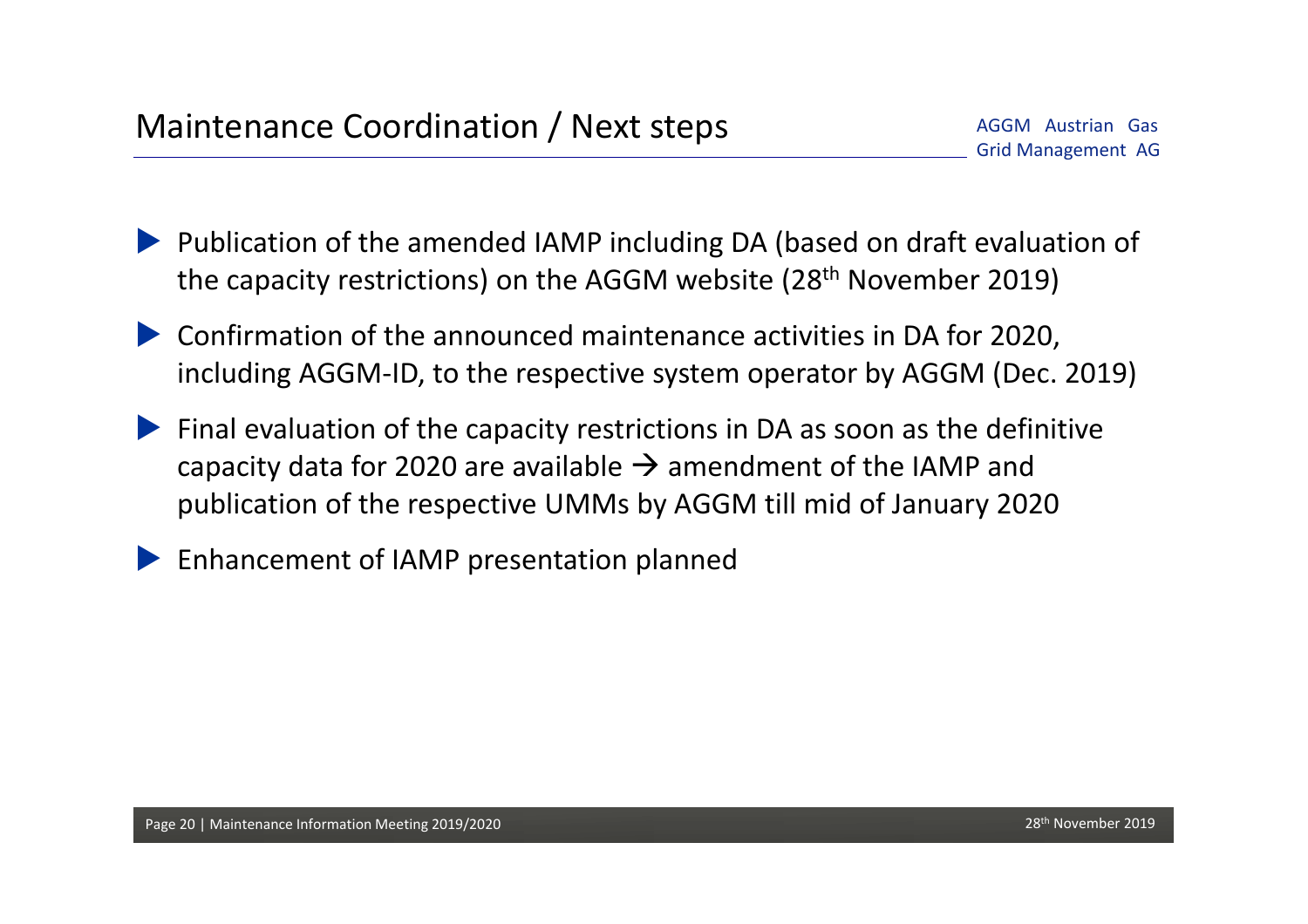AGGM Austrian Gas

### **Wolfgang Weilguny**

Floridsdorfer Hauptstraße 1 floridotower1210 ViennaAustriaPhone: +43 (1) 27 560‐28860 Fax: +43 (1) 27 560‐628860 wolfgang.weilguny@aggm.at www.aggm.at

Page 21 | Maintenance Information Meeting 2019/2020 28th November 2019